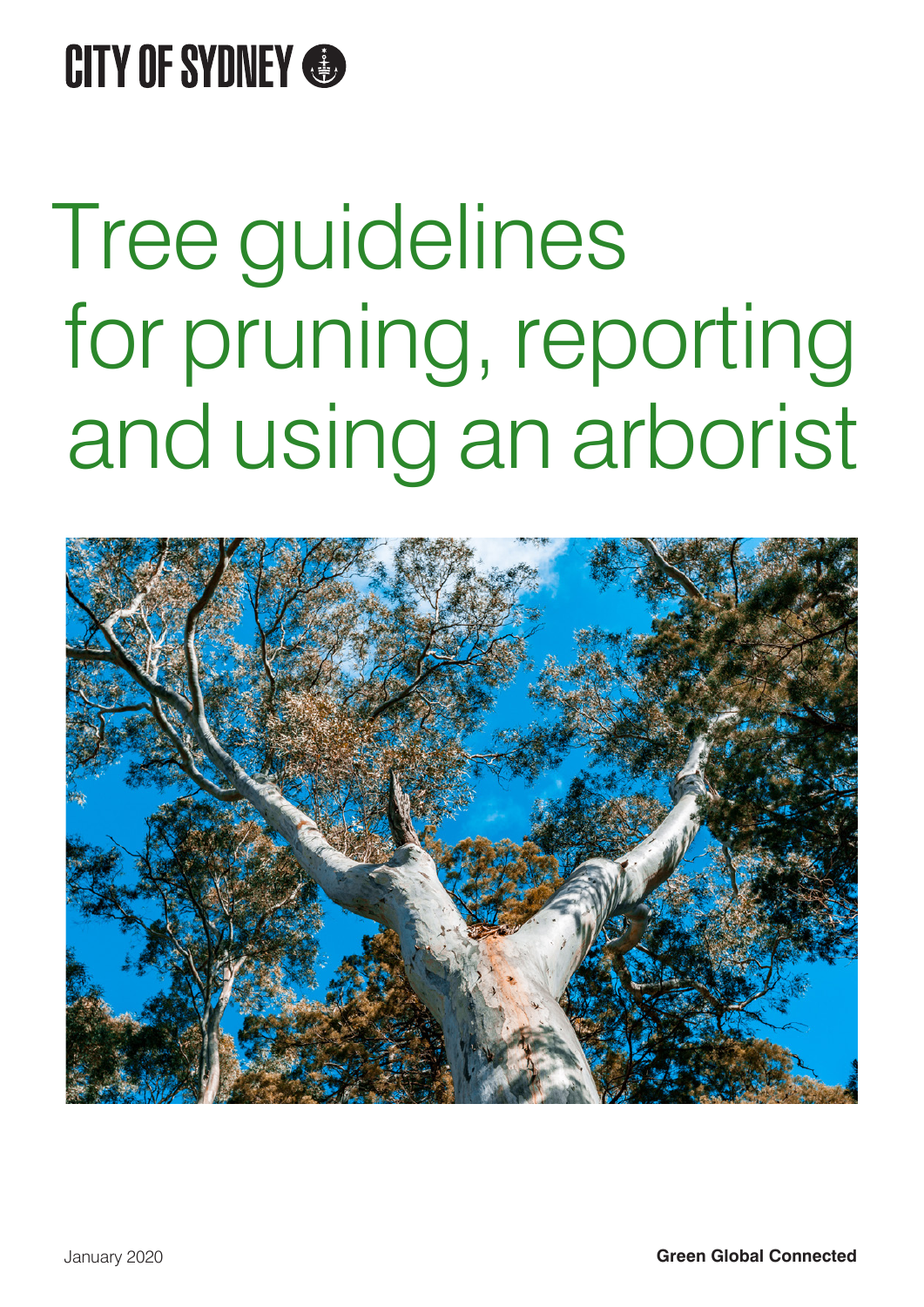### Using an arborist

Trees are large, complex and living structures that usually require some maintenance during their lives. These guidelines will help you choose an arborist and understand different tree reports, root mapping and pruning.

### Engaging a consultant arborist

Please use a qualified arborist when seeking advice on your tree. It can take a tree decades to reach maturity, but poor tree works can do irreparable damage in just a few minutes.

### What a consultant arborist does

A consultant arborist advises on tree management advice and prepares tree reports. A practising arborist or tree worker does tree pruning and removal works.

We only accept tree reports prepared by consultant arborists with a qualification equivalent to the Australian Qualifications Framework Level 5. The report is assessed by a City of Sydney officer who also holds this level of qualification. Tree reports must be impartial and only contain opinions that can be substantiated.

Most consultant arborists are members of professional organisations that require ongoing professional development. This helps ensure they provide up-to-date and appropriate advice.

### Costs for consultant arborists

Consultant arborists charge for written and verbal advice. The cost of a tree report depends on the report type, scope and number of trees to be assessed.

There are no standardised professional rates but most consultant arborists have similar hourly rates to engineers and landscape architects. You should agree on the consultancy fees and confirm this in writing before work starts.

If we ask for further information after you send in your application, the consultant arborist should not charge you for completing this. It's their responsibility to ensure the application is complete and to quote for these costs upfront.

If there are changes to the scope of work, or the consultant has to assess revised or new plans for arboricultural impact assessment reports this is likely to cost you extra. Where root mapping and reporting has been recommended in a report, these works would be considered additional works, unless they were included in the original scope.

### Insurance for a consultant arborist

Consultant arborists should carry professional indemnity and public liability insurance. Levels of insurance cover vary. You will need to check if the level of cover is adequate for your consultant arborist's services.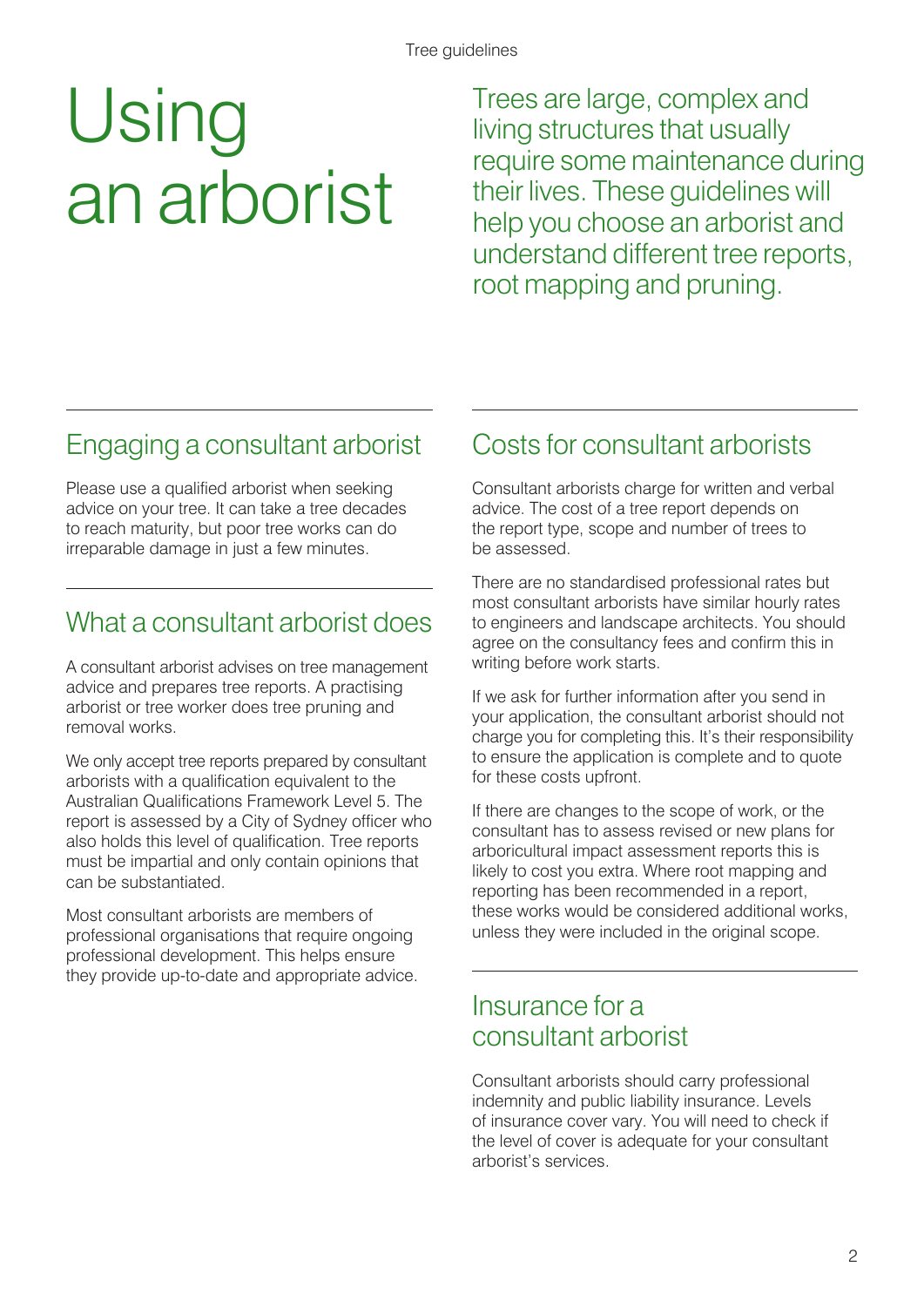## Tree reports

There are different types of tree reports for different tree management issues. If you're engaging a consultant arborist, you'll need to understand the type of report that's best for your situation.

### **Arboricultural** assessment report

An arboricultural assessment report assesses the overall condition of a tree and its growing environment and gives management recommendations. It's usually part of an application for approval to remove or prune a tree on private property.

### Tree risk assessment report

A tree risk assessment report determines the level of risk posed by a tree over a specific timeframe. The consultant arborist must follow and be qualified in a recognised risk assessment method such as TRAQ or QTRA.

If your consultant arborist finds a potential major, internal structural defect in your tree, they may recommend internal diagnostic testing. The two most common testing devices are resistance drilling (Resistograph) and sonic tomography (Picus Tomograph).

Resistance drilling gives the most accurate picture of the tissue density at the specific test location but requires interpretation by an experienced operator.

Sonic tomography uses software to interpret the results but its accuracy can be significantly affected by some types of wood decay.

Both resistance drilling results and tomography scans must be included with the report.

### Pruning specification

A pruning specification details the pruning work needed, including branch sizes and locations, and the percentage of the crown to be removed.

It includes photographs that clearly show the individual branches to be pruned. It also lists the pruning class under *Australian Standard 4373 (2007) Pruning of Amenity Trees.* 

This can be a standalone document or included with other tree reports.

### Tree management plan

A tree management plan is a long-term management strategy for a tree or group of trees.

### Tree development reports

We expect the design process to keep good quality trees where possible. Trees must be considered early in a project's planning stages and you should engage a consultant arborist before design work begins.

Tree development reports can include preliminary arboricultural assessment reports, arboricultural impact assessment reports, and tree protection specifications and plans.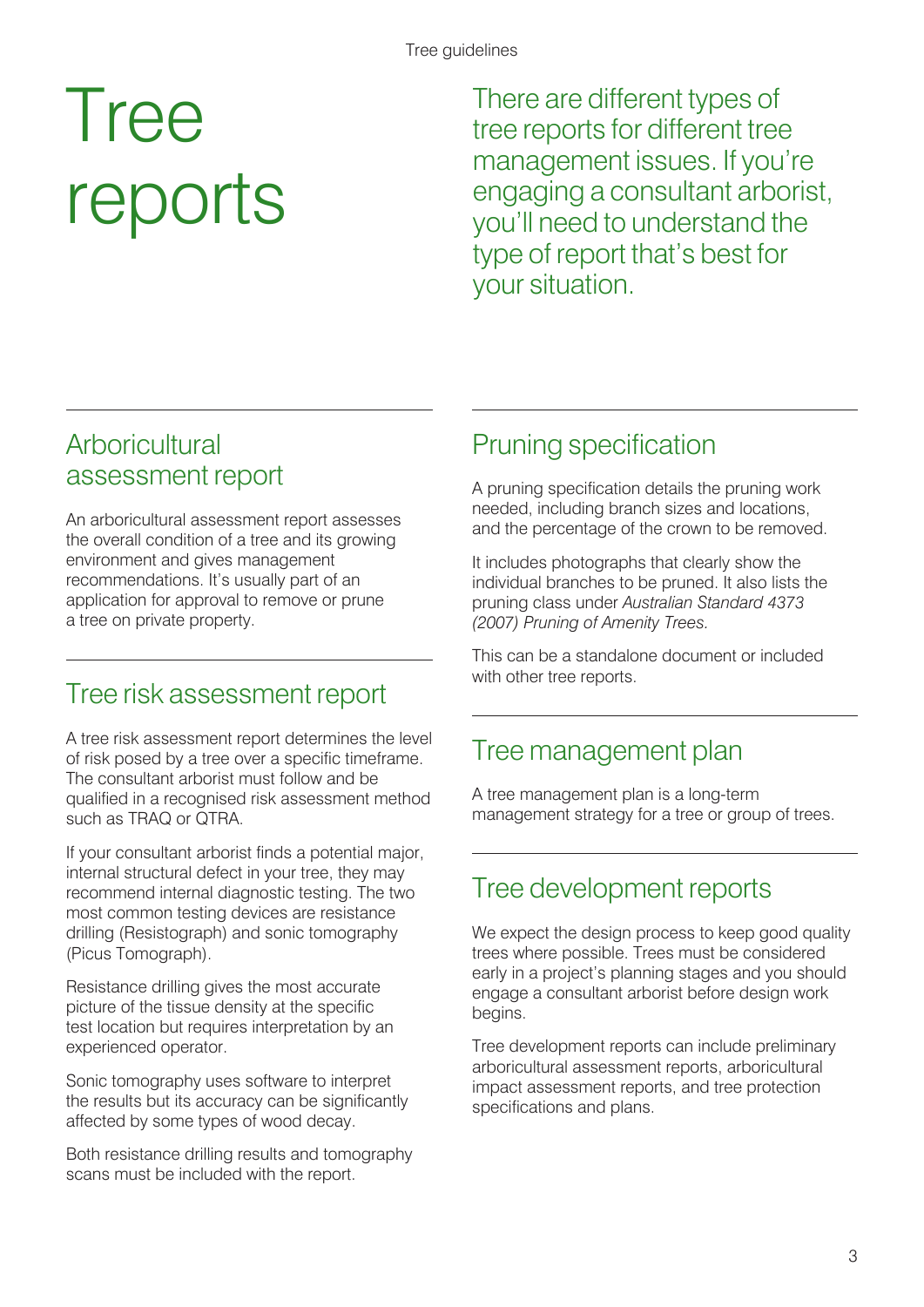

### A preliminary arboricultural assessment report

A preliminary arboricultural assessment report is done at the pre-design stage and identifies opportunities and constraints to guide the design. It allocates a retention value and calculates the protection zone and structural root zone for each tree.

### An arboricultural impact assessment report

An arboricultural impact assessment report is part of a development application and is usually the main tree report. It determines how a tree may be impacted by the development works and includes recommendations for managing this. The report must be objective – it should not argue for or against the development.

A tree protection specification and plan gives specific recommendations on protecting trees on development sites. It usually includes a written document and a graphical plan. On smaller projects, it can be part of the arboricultural impact assessment. On larger or more complex projects, it is a separate document and is part of the conditions of development consent.

The structure of these reports is outlined in *Australian Standard 4970 (2009) Protection of Trees on Development Sites.*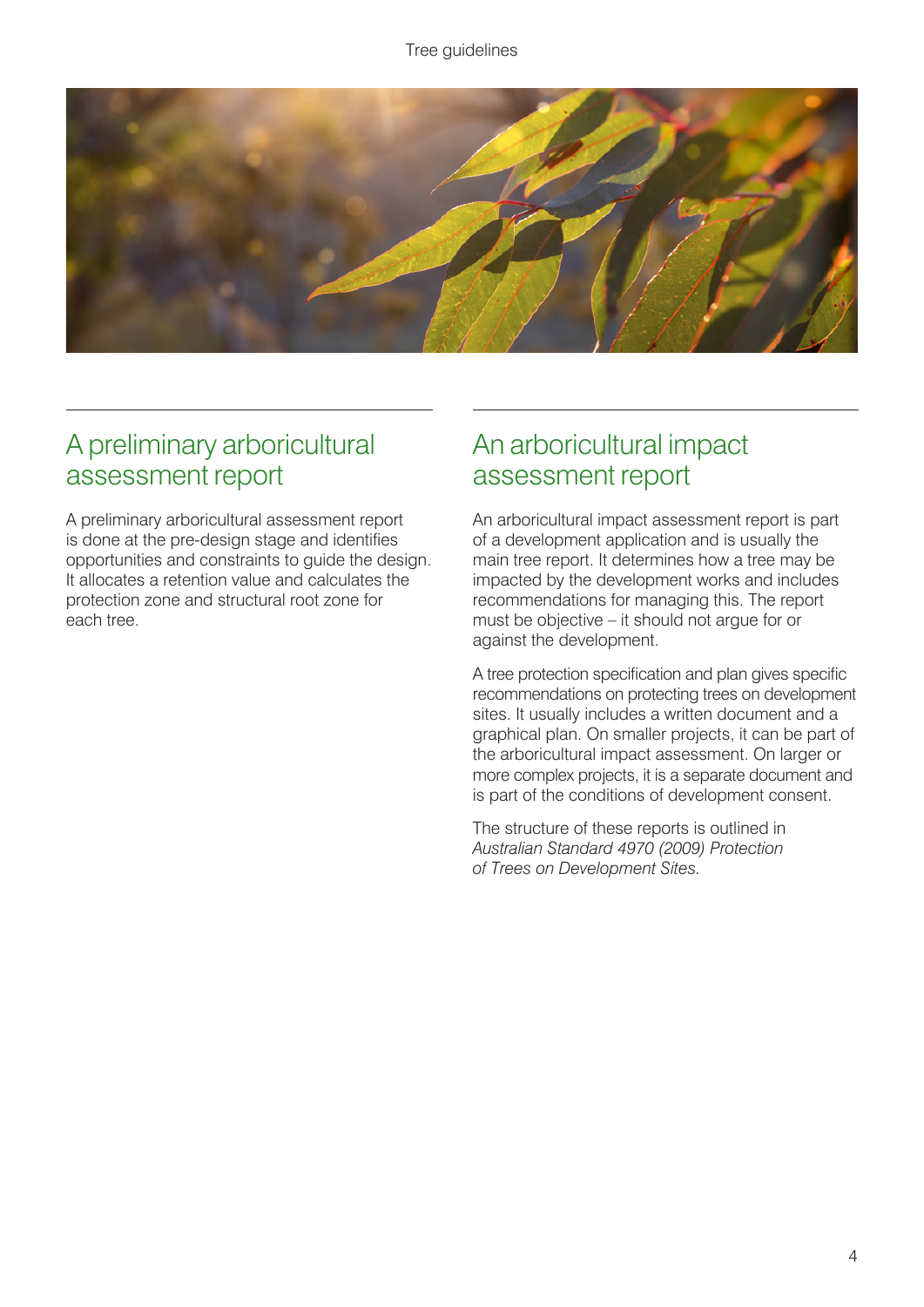Tree guidelines

### Framework for managing trees

Below is a framework to help you assess, integrate and manage trees in the development context. It details when you need arboricultural advice during the development assessment and implementation stages of the project.

This framework is based on *Australian Standard 4970 Protection of Trees on Development Sites 2009*. The standard does not argue for or against development, or to retain or remove trees, but provides a process for managing trees through the development process.

| <b>Stages</b>                                                 |                                                                                                                                                                                                                       |
|---------------------------------------------------------------|-----------------------------------------------------------------------------------------------------------------------------------------------------------------------------------------------------------------------|
| Preliminary<br>arboricultural<br>report                       | Prepared at pre-design stage and used to guide the design process                                                                                                                                                     |
|                                                               | States a retention value and the tree protection zone and structural root<br>zone for each tree                                                                                                                       |
|                                                               | Identifies opportunities and constraints for the trees                                                                                                                                                                |
|                                                               | Determines which trees may be appropriate for removal or retention                                                                                                                                                    |
| 2.<br>Arboricultural<br>impact<br>assessment                  | Submitted with a development application                                                                                                                                                                              |
|                                                               | Provides the City of Sydney with required information to assess the tree<br>management part of the development application                                                                                            |
|                                                               | Determines the extent to which trees may be impacted by the<br>development works                                                                                                                                      |
|                                                               | Makes recommendations on managing those trees throughout the<br>development process                                                                                                                                   |
|                                                               | Guides the tree protection plan and specification                                                                                                                                                                     |
| 3.<br>Tree protection<br>plan and<br>specification            | Outlines tree-specific protection measures                                                                                                                                                                            |
|                                                               | Usually includes a graphical plan and a written specification                                                                                                                                                         |
|                                                               | May be included with the arboricultural impact assessment                                                                                                                                                             |
|                                                               | Can be a separate document for larger or more complex developments                                                                                                                                                    |
| 4.<br>Site monitoring<br>and tree protection<br>certification | The development consent may require arboricultural monitoring and<br>certification for specified parts of the project                                                                                                 |
|                                                               | If the inspections specified in the conditions do not take place, the consultant<br>arborist cannot provide tree protection certification.<br>This may delay or impact our ability to issue an occupation certificate |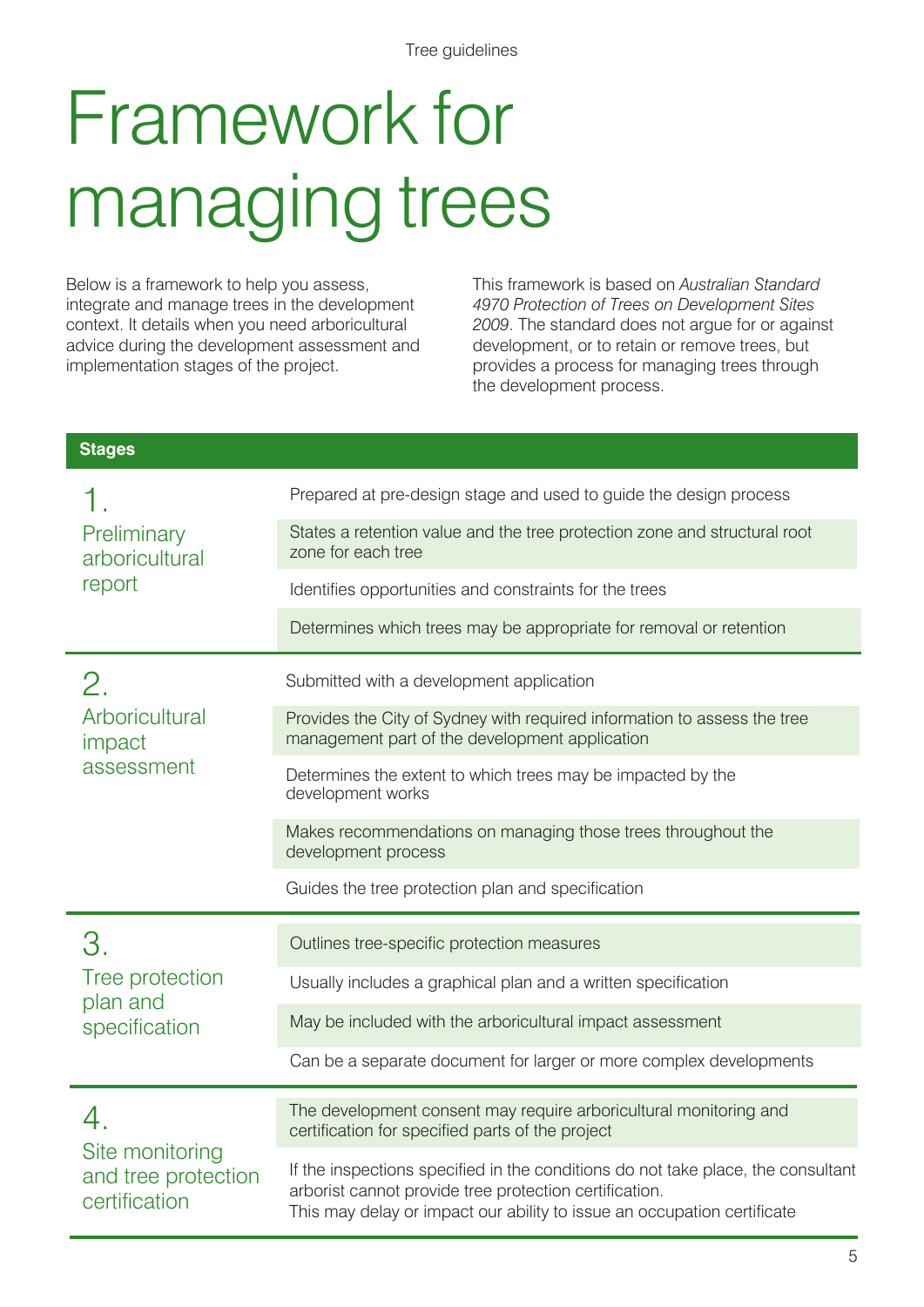#### Tree guidelines

### Information you need to include

The Australian standard clearly outlines the process for preparing an arboricultural impact assessment.

Allocating a retention value to each tree helps us, the architect, and project consultants to identify the most valuable trees.

It may not be possible to retain all existing trees on a development site. But the proposal should show that higher value trees have been prioritised in the design process.

The standard provides formulae for the calculation of two zones that are critical for the health and stability of a tree.

The tree protection zone is the minimum area needed for a tree's health. It can extend well beyond the tree canopy. It is the area sufficient to preserve the small diameter roots the tree needs for the uptake of water and nutrients.

The structural root zone is the minimum area the tree needs for stability. It is a smaller area around the base of trunk which usually contains most of the large diameter, structural roots.

#### Tree protection zone encroachments may include:

- demolition works
- altering ground levels (raising and lowering)
- doing structure and building works
- adding pavement surfaces and other landscaping works
- installing services and other infrastructure
- providing construction access or any other construction activity that could impact the tree

### Encroachments can be:

- a minor encroachment less than 10% of the tree protection zone and outside of the structural root zone
- a major encroachment greater than 10% of the tree protection zone or within the structural root zone

A minor encroachment does not require further arboricultural investigations or tree sensitive design and construction methods. If the tree protection zone is reduced in one area due to the encroachment, it should be extended by the same degree in another contiguous area.

A major encroachment has the potential to impact the health, long-term viability and stability of a tree. If there is a major encroachment, the impact assessment must reference the factors in clause 3.3.4 of the standard and show that the tree would remain viable. This often requires detailed onsite investigations such as root mapping.

The consultant arborist must assesses all the plans submitted with the development application and ensure these are the most up to date plans available. This includes architectural, landscape, stormwater and construction management plans.

If there are changes to the plans, the consultant arborist will usually need to review these and amend the arboricultural impact assessment. This can be expensive and cause project delays.

We often require changes to plans so that good quality trees are retained. This is why you need to engage a consultant arborist in the early stages of the project. It is the clients role to make sure the arborist has the most up to date plans.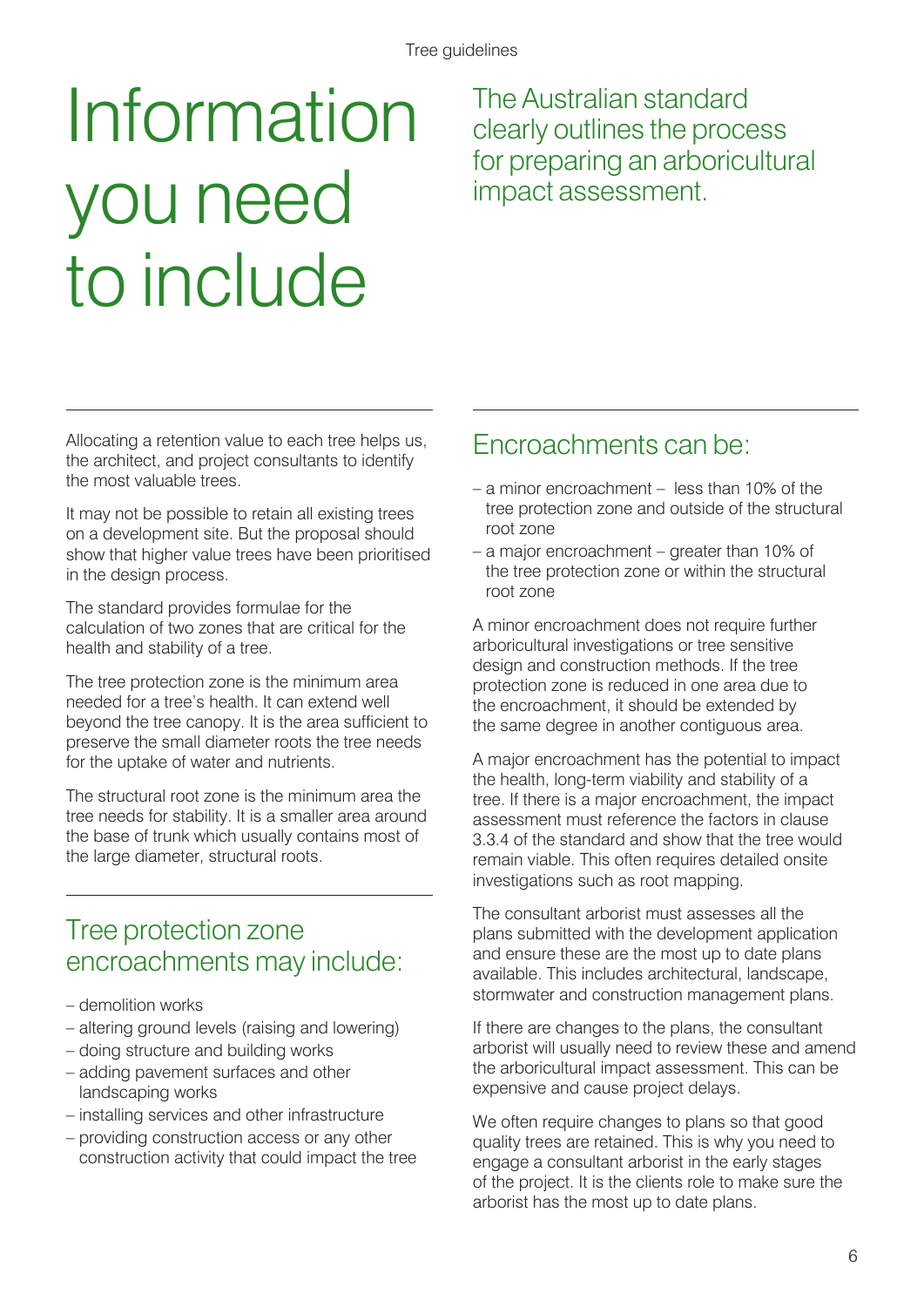#### Tree guidelines

### Root mapping

Root mapping should be done if the assessment cannot clearly show that the tree will remain viable.

Root mapping should be done if the assessment cannot clearly show that the tree will remain viable.

This involves excavating a narrow trench along the line of a proposed excavation in a tree protection or structural root zone. It exposes roots that would be impacted by the works.

The presence of existing buildings/structures may mean root mapping in the exact location of the proposed structure is not feasible. In these cases, the trench should be in the most logical position to collect information on roots and determine the likely impacts to the tree. Root mapping trenches should be a minimum depth of 700mm or to the proposed excavation depth in the design.

Several tree sensitive excavation methods can be used for root investigations, and each method has advantages and disadvantages. All roots greater than 25mm in diameter should be retained and protected from desiccation, mechanical and sun damage during the root mapping process.

The excavated trench should be assessed by the consultant arborist and relevant data collected for the report.

Please note that ground penetrating radar does not produce enough detail for a root mapping report. In certain cases, such as over large areas, the radar can be useful to show where root mapping should be done.

#### **Hand** excavation

- suitable for small areas
- requires hand tools only
- labour intensive

#### Vacuum excavation

- suitable for large areas
- good for hard compacted soils
- requires vehicle access
- requires experienced operators and arboricultural supervision to ensure roots are not damaged by the high-pressure water jet
- disposal of soil slurry can be costly

#### Air spade excavation

- suitable for small areas
- less labour intensive than hand excavation
- creates mess and unsuitable for use if soil contamination may be present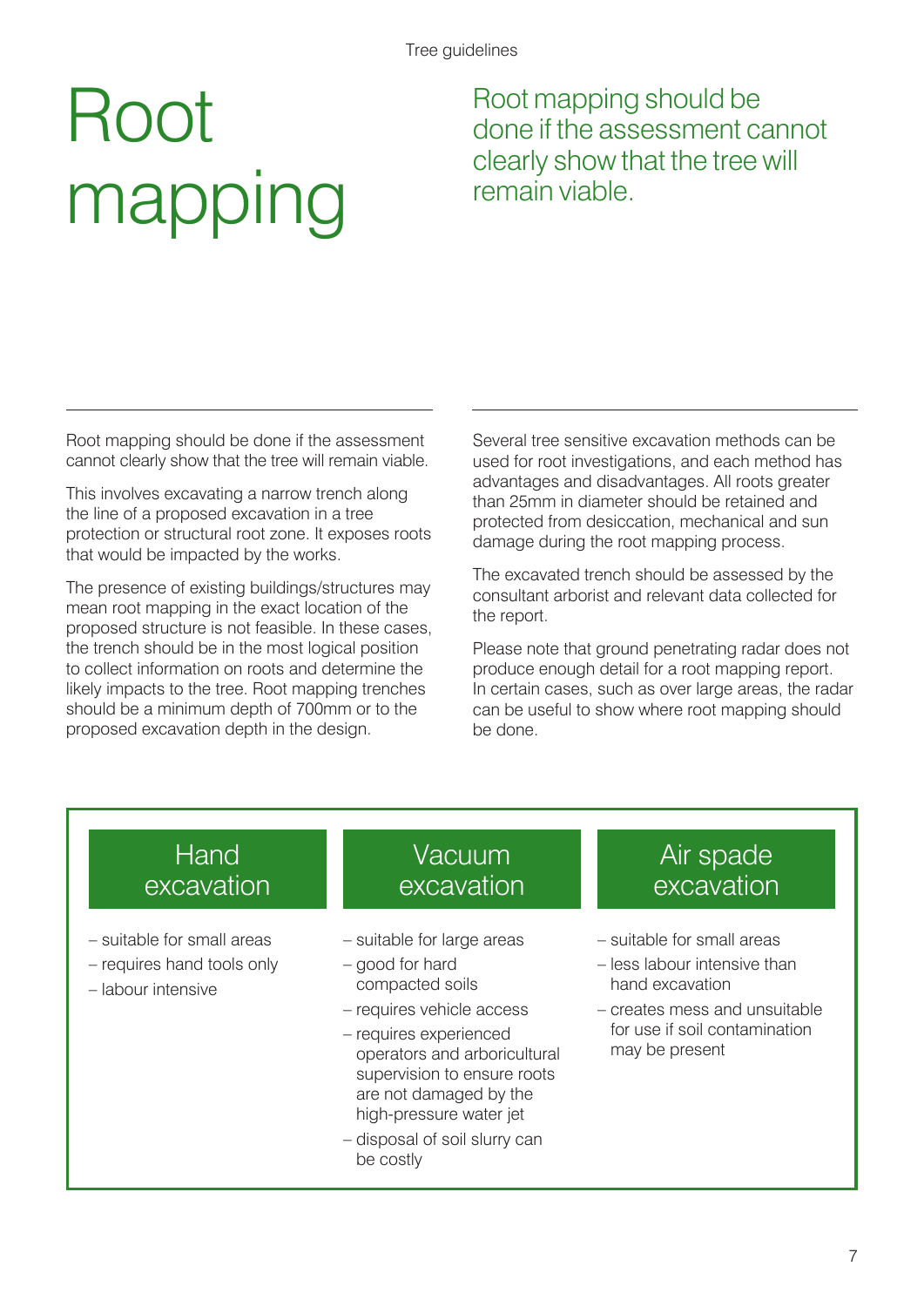## Checklist For tree reports in the

City of Sydney area.

### All tree reports

- **Title page**: site address, client, date, revision number, and name, contact details and qualification of the author
- Introduction: scope of the report and purpose
- **Method:** methods used in the report, limitations and list of plans and documents reviewed as part of the report, and noting any revision or issue numbers and date
- Site: description of the site and any site/ environmental conditions which may impact the trees
- **Tree data:** species, dimensions and health and structural condition assessment – this must reflect the size and condition of the trees at the time the report is submitted to us
- Discussion and recommendations: interpretation of results and recommendations
- **Bibliography:** resource material referenced using the Harvard system
- Appendices: supporting information, clear photographs of trees and identified defects, and plan showing tree locations

### Extra information for an arboricultural impact assessment

- Summary of the proposal
- $\blacksquare$  The retention value and tree protection zone and structural root zone for all trees within 5m of the property boundaries and any tree protection zones of trees on adjoining properties that extend into the site
- Impact assessment: list of trees proposed for removal or retention, percentage of tree protection zone and structural root zone encroachment and if this is minor or major, and consideration of factors for major encroachments (clause 3.3.4), options for mitigation of impacts, and recommendations for alternative/tree sensitive design and tree protection methods
- **Pruning works:** pruning requirements, pruning class as defined by *Australian Standard 4373 (2007) Pruning Of Amenity Trees*, branch size and location (including photographs which clearly show individual branches to be pruned) and percentage of crown to be removed
- **Plans:** trees shown for removal (dashed line) or retention (unbroken line) and tree protection zone and structural root zone for trees proposed for retention. These plans must be drawn to scale and show the existing canopy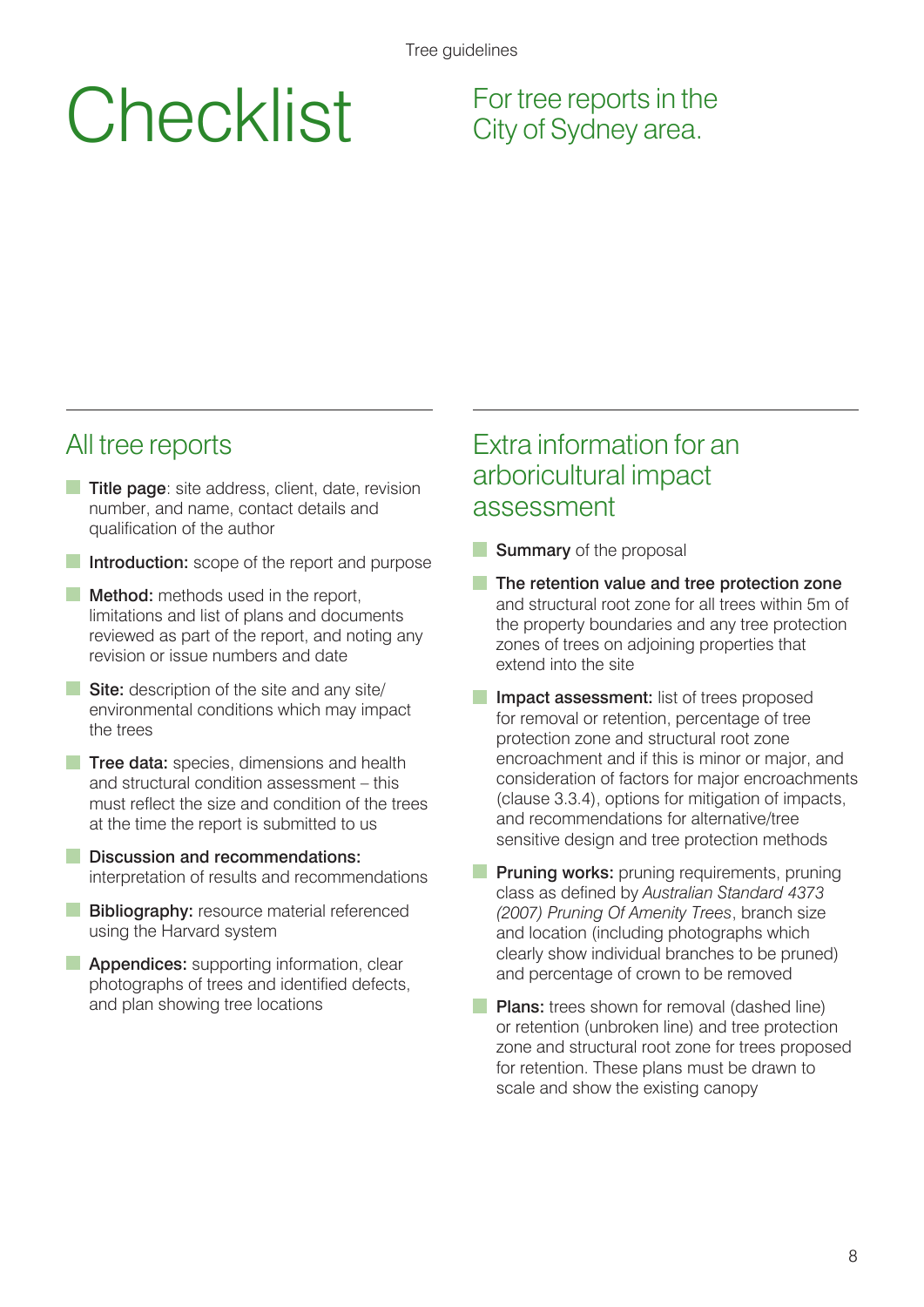## Checklist For tree reports in the

City of Sydney area.

### Extra information for root mapping assessments

- Scaled plan showing trench location in relation to the subject tree and relevant structures, and tree protection zone and structural root zone areas
- **Trench information** including orientation, length and depth (including impediments to achieving the required excavated depth), along with clear photos of the trench and roots
- **Root information:** location, size and orientation of roots greater than 25mm in diameter
- Discussion and recommendations: evaluation of the impacts of the proposed works on the tree, mitigation of impacts, and recommendations for alternative/tree sensitive design and tree protection methods
- **Appendices:** supporting information, clear photographs of trees and identified defects, and plan showing tree locations

### Extra information for pruning specifications

- $\blacksquare$  The reason for the pruning, including the pruning requirements and pruning class as defined by *Australian Standard 4373 (2007) Pruning of Amenity Trees*
- **Branch information:** branch size, location and percentage of crown to be removed
- **Photographs:** annotated photos that clearly show the individual branches to be pruned